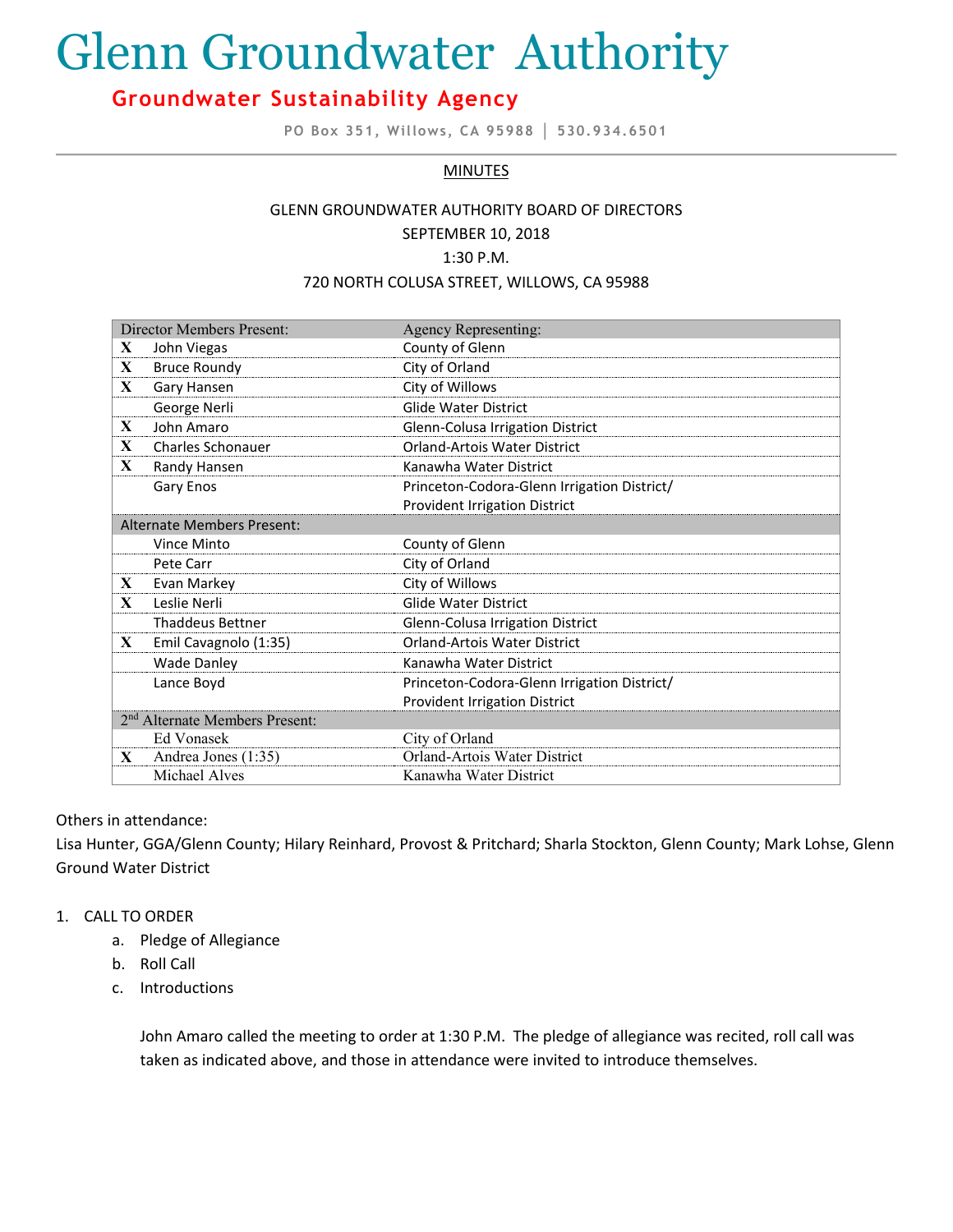# 2. APPROVAL OF MINUTES

a. Approval of meeting minutes from August 13, 2018.

The August 13, 2018 minutes were approved as presented.

Motion: John Viegas, Second: Leslie Nerli, Vote: Unanimous

3. PERIOD OF PUBLIC COMMENT None

# 4. FINANCIAL REPORT

- a. Review and accept Monthly Activities Report
- b. Review and consider approval of claims

A motion was made to approve and accept the monthly activities report. John Viegas requested clarification on the billing process to member agencies. Lisa Hunter stated the annual member contributions are divided into quarterly billings. The first \$10,000 received are applied to the fixed fee with the remaining portions applied to the weighted fee. Additionally, the budget account numbers have been corrected at the Department of Finance.

Motion: John Viegas, Second: Gary Hansen, Vote: Unanimous

There was brief discussion on the tracking of attorney fees to ensure the agency remains within the budgeted amount. Ms. Hunter will provide a quarterly budget update including actuals and remaining budget. A motion was made to approved claims as presented.

Motion: Gary Hansen, Second: John Viegas, Vote: Unanimous

# 5. LONG-TERM FUNDING

- a. Receive update from the Executive Committee on long-term funding discussions.
- b. Authorize the Executive Committee to request a quote from Provost & Pritchard to complete all necessary tasks to prepare for and implement a Property-Related Fees Assessment for Water Service consistent with the process of Colusa Groundwater Authority.
- c. Provide additional direction to Program Manager, Legal Counsel, and/or Executive Committee as needed.

John Amaro summarized the Executive Committee's recommendation to conduct a fee study. The recommendation included hiring one firm or team of consultants complete all tasks for the Proposition 218 process including public outreach, GIS work, and tax related items.

Ms. Hunter stated there are options for hiring a firm to assist in the Proposition 218 process. The Board could release a Request for Proposals (RFP) for a competitive process or request a quote from the same firm that the Colusa Groundwater Authority (CGA) has hired to achieve consistent messaging in the basin and potential cost savings. Leslie Nerli stated at the Joint Executive Committee meeting Provost & Pritchard quoted the CGA a cost of approximately \$100,000, or \$70,000 for the majority protest option. Hilary Reinhard, Provost & Pritchard, clarified the \$100,000 quote was for the entire process including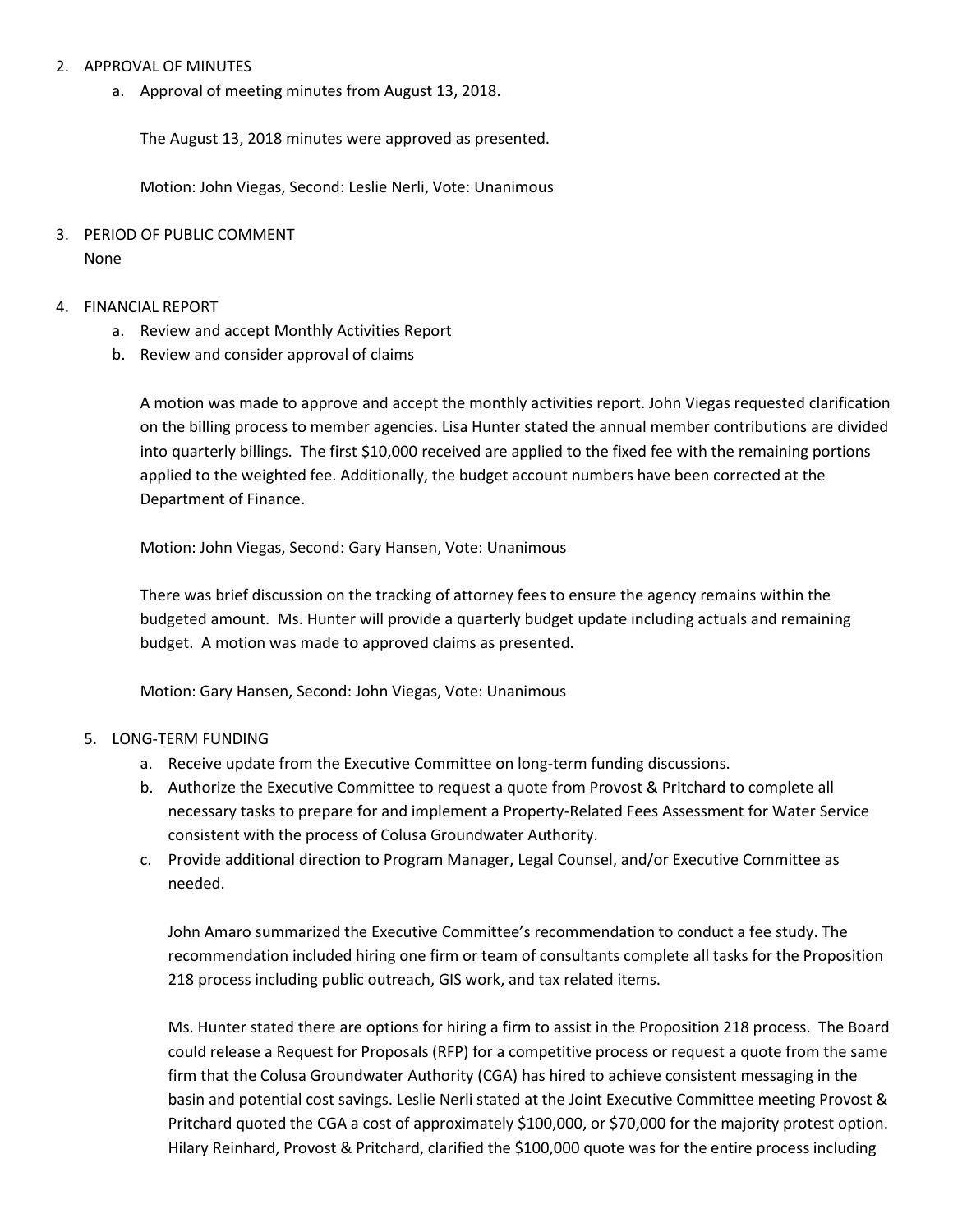ballots. Ms. Reinhard stated she does believe there could be some economies of scale achieved by selecting the same firm as the CGA. Gary Hansen asked if the Board needs to seek counsel's advice for sole-sourcing a firm to complete the work. Ms. Hunter mentioned counsel has advised the Executive Committee could work with Provost & Pritchard to develop an estimate and bring it to the Board for consideration. She added benefits include consistent messaging and potential cost savings. Draw backs include potentially missing new ideas from other consultants.

A motion was made to authorize the Executive Committee to request a quote from Provost & Pritchard to complete all necessary tasks to prepare for and implement a Property-Related Fees Assessment for Water Service consistent with the process of CGA.

Motion: Leslie Nerli, Second: Charles Schonauer, Vote: Unanimous

A question was asked if there is a budgeted amount for this process. Ms. Hunter indicated there is a line item dedicated to this process. She can provide the figure at a later date if desired. Ms. Hunter stated it is her understanding that she will work with Provost & Pritchard to develop a quote for the Executive Committee to review. The Executive Committee will bring a recommendation to the Board.

# 6. REQUEST FOR PROPOSALS TO PROVIDE ANNUAL AUDIT SERVICES FOR FISCAL YEAR 2017/2018

- a. Receive update from Audit Services RFP Selection Committee.
- b. Approve recommendation of the Audit Services RFP Selection Committee to select CliftonLarsonAllen LLP to provide annual audit services for Fiscal Year 2017/2018 with the option of extending the contract for 3 (three) fiscal years thereafter.
- c. Authorize the Executive Committee to negotiate a contract with the selected firm.
- d. Authorize Chairman to execute the negotiated contract with the selected firm.
- e. Provide direction as needed.

At a previous GGA Board meeting, the Executive Committee was authorized to serve as the Audit Services RFP Selection Committee. Mr. Amaro stated the Executive Committee reviewed RFPs for audit services and selected CliftonLarsonAllen LLP as a recommendation to provide these services. John Viegas stated using the same audit service as the county would help to keep funding transparent and easily distinguish Glenn County and the GGA as separate entities. The firm is also familiar with the county's financial accounting systems. Mr. Amaro stated the audit service could be re-evaluated for year two if desired. Ms. Hunter made hard copies of the submitted proposals from the four firms available for Board members' review. Ms. Hunter indicated the associated costs for each firm are:

- CliftonLarsonAllen LLP: \$9,500
- Matthews, Hutton & Warren, CPAs: \$4,900
- James Marta & Company LLP: \$12,000
- Roy Seiler: \$4,850

Additional discussion took place relating to details of the proposals and the Selection Committee recommendation. A motion was made to approve the recommendation from the Audit Services RFP Selection Committee to select CliftonLarsonAllen LLP to provide annual audit services for Fiscal Year 2017/2018 with the option of extending the contract for 3 (three) fiscal years thereafter.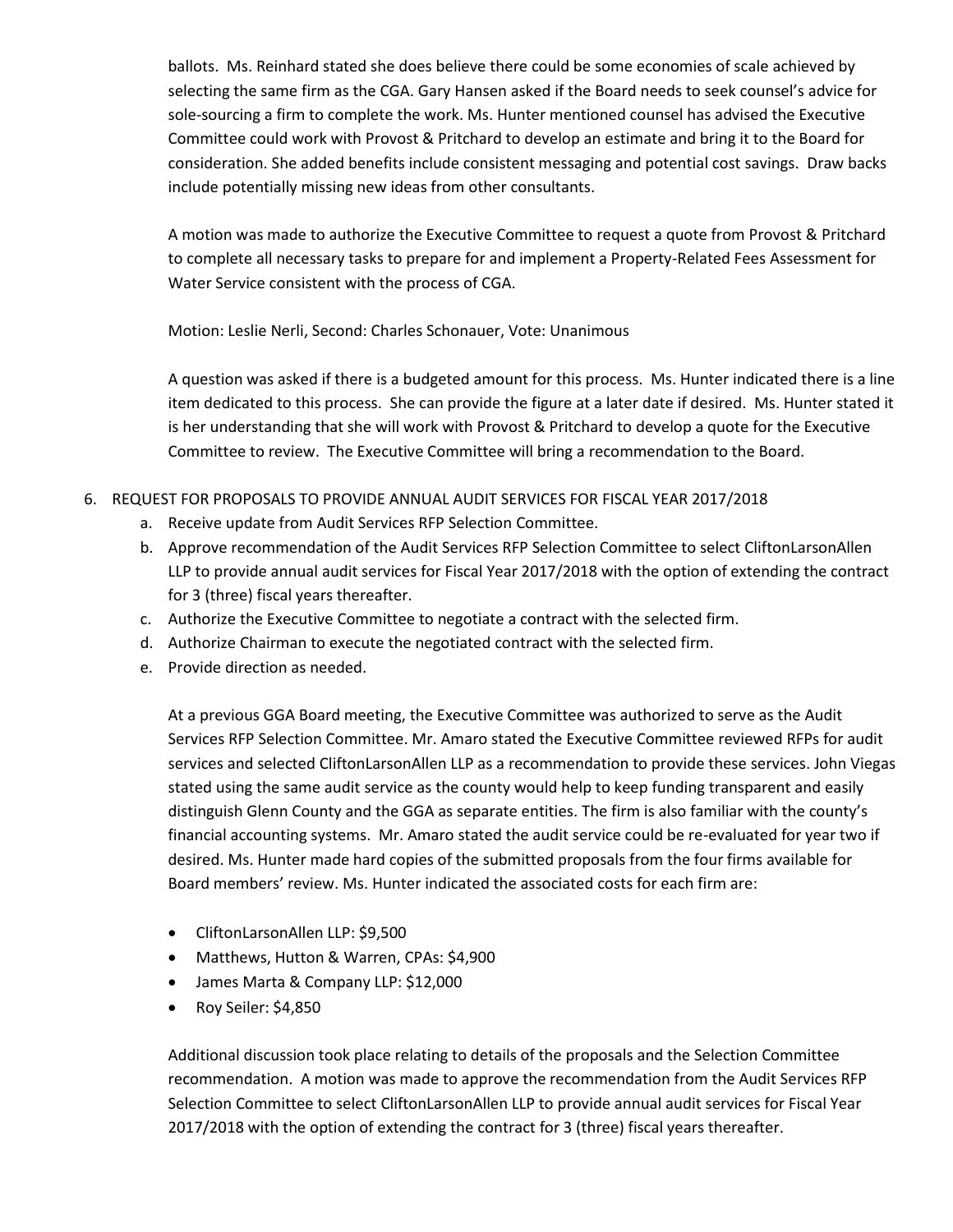Motion: Bruce Roundy, Second: Randy Hansen, Vote: Unanimous

There was a motion made to authorize the Executive Committee to negotiate a contract with the selected firm.

Motion: Bruce Roundy, Second: Leslie Nerli, Vote: Unanimous

There was a motion made to authorize Chairman to execute the negotiated contract with the selected firm.

Motion: Leslie Nerli, Second: Charles Schonauer, Vote: Unanimous

It was clarified that there is \$12,000 budgeted for the audit services.

# 7. BYLAWS

- a. Review, hold discussion, and provide comments on the draft Bylaws.
- b. Consider approval of the draft Bylaws.
- c. Provide direction as needed.

The Executive Committee reviewed several iterations of the draft bylaws. Gary Hansen stated there are a few areas that could use clarification and some grammatical edits. Mr. Hansen listed his suggested changes as follows:

Page 1 Article 1. The Authority:

1.2 OFFICE OF AUTHORITY. The principal physical office of the Authority shall be at the 720 NORTH COLUSA STREET, WILLOWS, CA 95988, and the principal mailing address shall be P.O. BOX 351, WILLOWS, CA 95988, or at such other location as the Board may designate by resolution.

Mr. Hansen noted he was in favor of using Rosenberg's Rules of Order.

Page 5 Article 4. Officers:

4.6.2 If the Chair and Vice-Chair, and their respective Alternates, are absent from a Board Meeting, then the Authority's Program Manager shall run chair the Board Meeting.

Page 7

Mr. Hansen stated administrator and Program Manager is used interchangeably in Article 6.2. Lisa Hunter stated she would work with counsel to clarify the difference between "administrator" and "Program Manager" throughout the document.

Page 8

6.3.1 The Board has appointed a the Glenn County Treasurer as the acting Treasurer of the Authority and will reimburse the County for the staff's services for the Authority.

There was a motion to approve the bylaws with the noted corrections.

Motion: Gary Hansen, Second: Charles Schonauer, Vote: Unanimous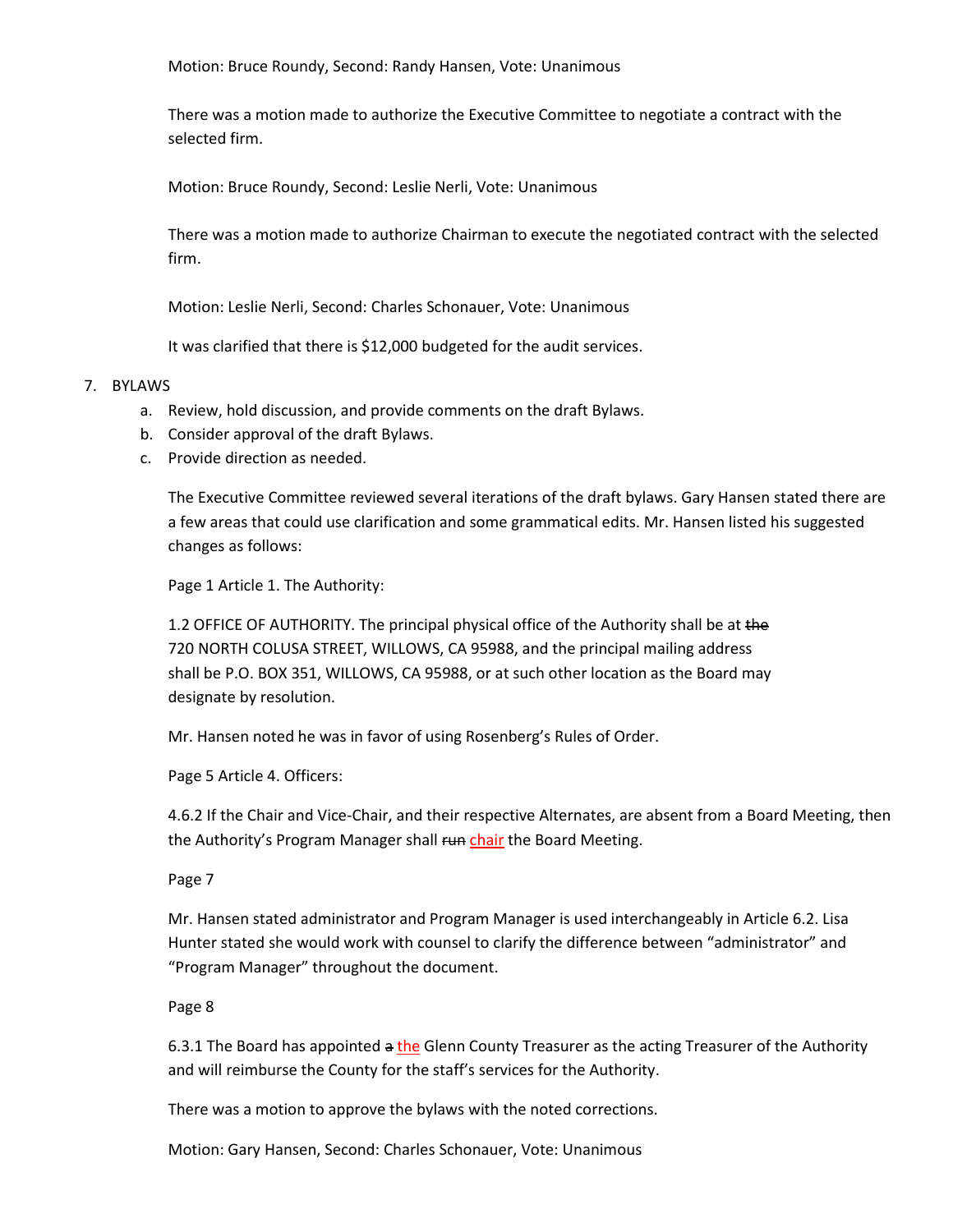# 8. HCM/WATER BUDGET PROJECT UPDATE

- a. Receive update on HCM/Water Budget Project.
- b. Provide direction as needed.

Lisa Hunter reviewed the summary that was included in the meeting packet. Byron Clark (Davids Engineering), Mary Fahey (CGA), and Lisa Hunter (GGA) held a kickoff meeting and decided to hold biweekly phone meetings to discuss status updates and provide guidance to the consulting team. There was some discussion on holding a public outreach meeting potentially in November consisting of general informational SGMA components, introducing the HCM/Water Budget project, and long-term funding mechanisms. It was clarified that Dave Ceppos would be assisting in the outreach process and other outreach efforts for the Colusa Subbasin. The outreach meetings will be coordinated with the CGA. There were no objections to moving forward with the public outreach meeting idea. More information will be brought to the Board at future meetings.

Ms. Hunter requested clarification on payment of consultant invoices. This is an approved project with an approved contract with a "not to exceed" amount. Does the Board feel comfortable with GGA Chair approving the consultant invoices up to \$5,000, which is currently the policy, or does the Board expect to approve invoices at Board meetings? John Amaro, current Chair, stated since it is already an approved project, he feels comfortable approving invoices up to \$5,000 and the Board will see the activities at the Board meetings. It was the consensus of the Board that the Chair can authorize payment of the invoices up to \$5,000 consistent with the policy. The payments will be included in the Monthly Activities Reports.

Ms. Hunter also advised the consultant work will be covered through the Proposition 1 grant and a funding agreement between the GGA and CGA will be brought before the Board for review in the future. CGA is the grant administrator for this grant and the invoices are submitted quarterly. There will be significant lag time between payment to consultants and reimbursement from CGA.

Ms. Hunter added Reclamation District 108, member of the CGA, is considering conducting a complete water budget for their area, which is partly in the Yolo County. Conversations are ongoing regarding the proposal and cost estimate for the additional work. If the scope changes to include this additional work, the revision will be brought to the GGA Board for consideration.

# 9. PROGRAM MANAGER UPDATES

Lisa Hunter provided a Program Manger Updates handout and highlighted the Glenn Ground Water District formation process update, the Form 700 and ethics training for GGA members, and the final scope of work, schedule, and budget for the Colusa Subbasin Groundwater Sustainability Plan grant.

# 10. COMMITTEE UPDATES

- a. Executive Committee
	- i. CGA/GGA Joint Executive Committee

John Amaro, Lisa Hunter, and committee members provided updates from the committee, which were generally covered in previous items. An activity summary is also included in the meeting packet.